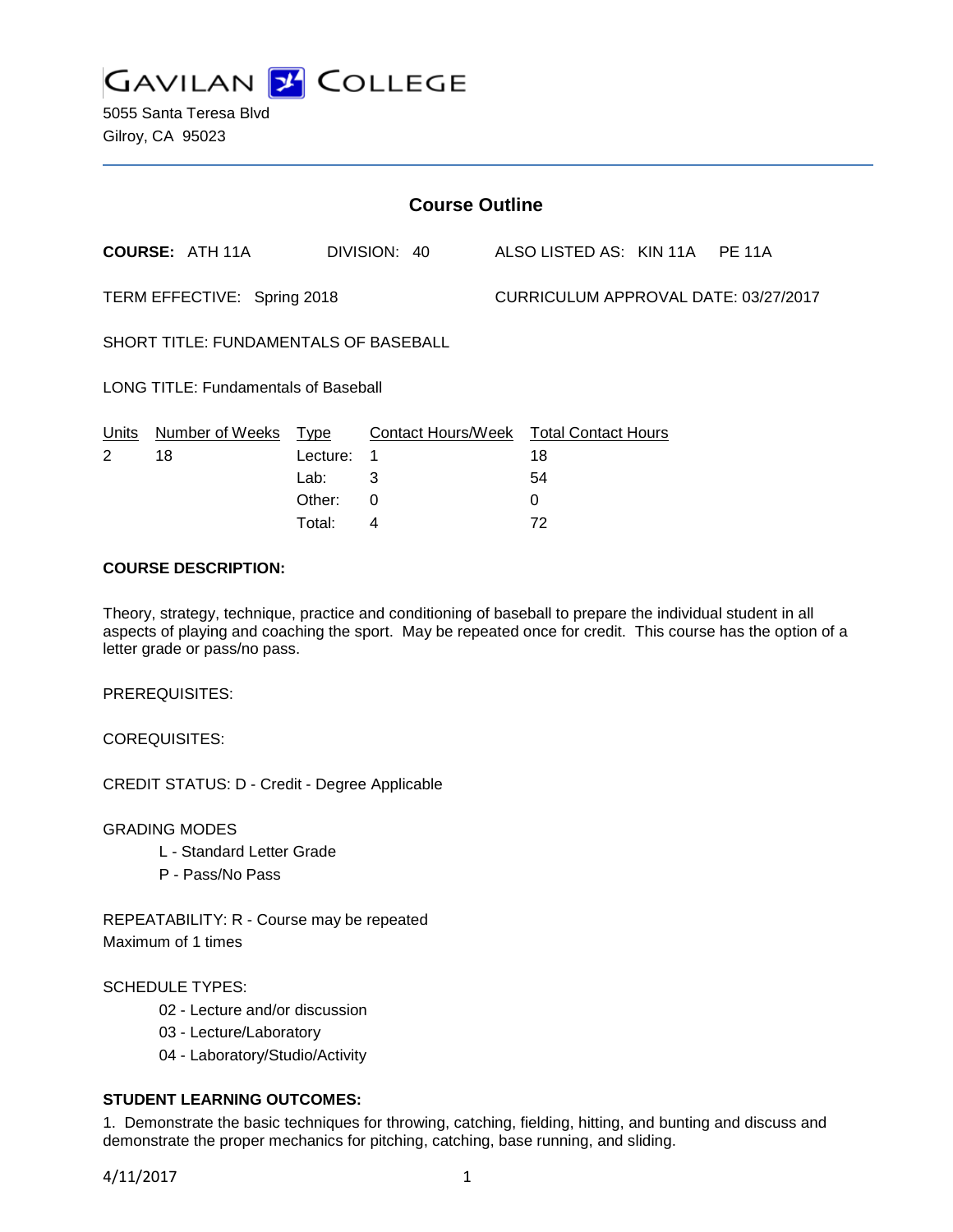Measure of assessment: demonstration, discussion

Year assessed, or planned year of assessment: 2016

Semester: Fall

2. Recognize situations calling for the use of special offenses and defenses and react accordingly.

Measure of assessment: demonstration

Year assessed, or planned year of assessment: 2016 Semester: Fall

# **CONTENT, STUDENT PERFORMANCE OBJECTIVES, OUT-OF-CLASS ASSIGNMENTS**

Curriculum Approval Date: 03/27/2017

12 Hours (3 Hours Lecture/9 Hours Lab)

Content: Introduction and discussion of course syllabus and grading procedures. Equipment needs, conditioning, and stretching for baseball will be discussed. The essential fundamentals of throwing and catching; including stance, body and hand position, and the mechanics involved in each skill will be discussed and demonstrated. Students who repeat this class will become more proficient in basic skills through repetition of the drills in this course.

Student Performance Objectives: Identify the proper equipment needs for baseball. Demonstrate the correct methods of stretching and conditioning for baseball. Demonstrate and explain the basic fundamentals involved in throwing and catching a baseball.

### 8 Hours (2 Hours Lecture/6 Hours Lab)

Content: Basic hitting and bunting bio-mechanics will be presented through lecture, discussion, video, and guided practice. This will include the stance and proper arm, hand, and head position. The fundamental mechanics involved in the sacrifice bunt and bunting for a base hit will be presented. Students who repeat this course will become more proficient in executing the basic mechanics of hitting and bunting.

Student Performance Objectives: Recognize and demonstrate the techniques involved in hitting and in executing a sacrifice bunt and a drag bunt.

#### 8 Hours (2 Hours Lecture/6 Hours Lab)

Content: Essential base running and sliding techniques will be described and demonstrated. The proper mechanics and team philosophy of base running will be presented. Philosophies and techniques for base coaching will be discussed. Students who repeat this class will be able to identify the difference between a primary and a secondary base running lead. They will explain to a first year student the strategies involved in base coaching and will become more skilled as a base coach through practical experience.

Student Performance Objectives: Discuss, explain, and perform base running and sliding skills. Explain and demonstrate the primary responsibilities, duties, and verbal and hand signals involved in base coaching.

### 8 Hours (2 Hours Lecture/6 Hours Lab)

Content: Introduction to the basic mechanics and techniques involved in pitching. Sequential drills and video will be utilized to help students with their form. Basic catching techniques and the responsibilities of the catcher will be presented. Set-up, giving a target, blocking balls, and throwing techniques to bases will be included. Practical situational drills will be provided. Students who repeat the course will become more proficient in their pitching and catching fundamentals through repetition of drills in a supervised setting. They will critique a first year student's techniques and provide feedback.

Student Performance Objectives: Explain and demonstrate the basic mechanics involved in pitching. Discuss the basic responsibilities of the catcher and demonstrate the basic techniques used by a catcher, including set-up, giving a target, blocking balls, and throwing to bases.

# 12 Hours (3 Hours Lecture/9 Hours Lab)

Content: Basic infield and outfield play, including fielding routine ground balls and fly balls. Where and when to throw and how to use the cut and relay will be covered. Practical application in game situations will be discussed and practiced. Defensive situations, philosophies, and strategies involved in defending the bunt, double steal, rundowns, and pick-off plays will be presented. Basic offensive strategy and philosophy involving the bunt, steal, and hit and run plays will be presented through classroom lecture, on-field instruction, and drills. Students who repeat the class will mentor a first year student who is playing their same position.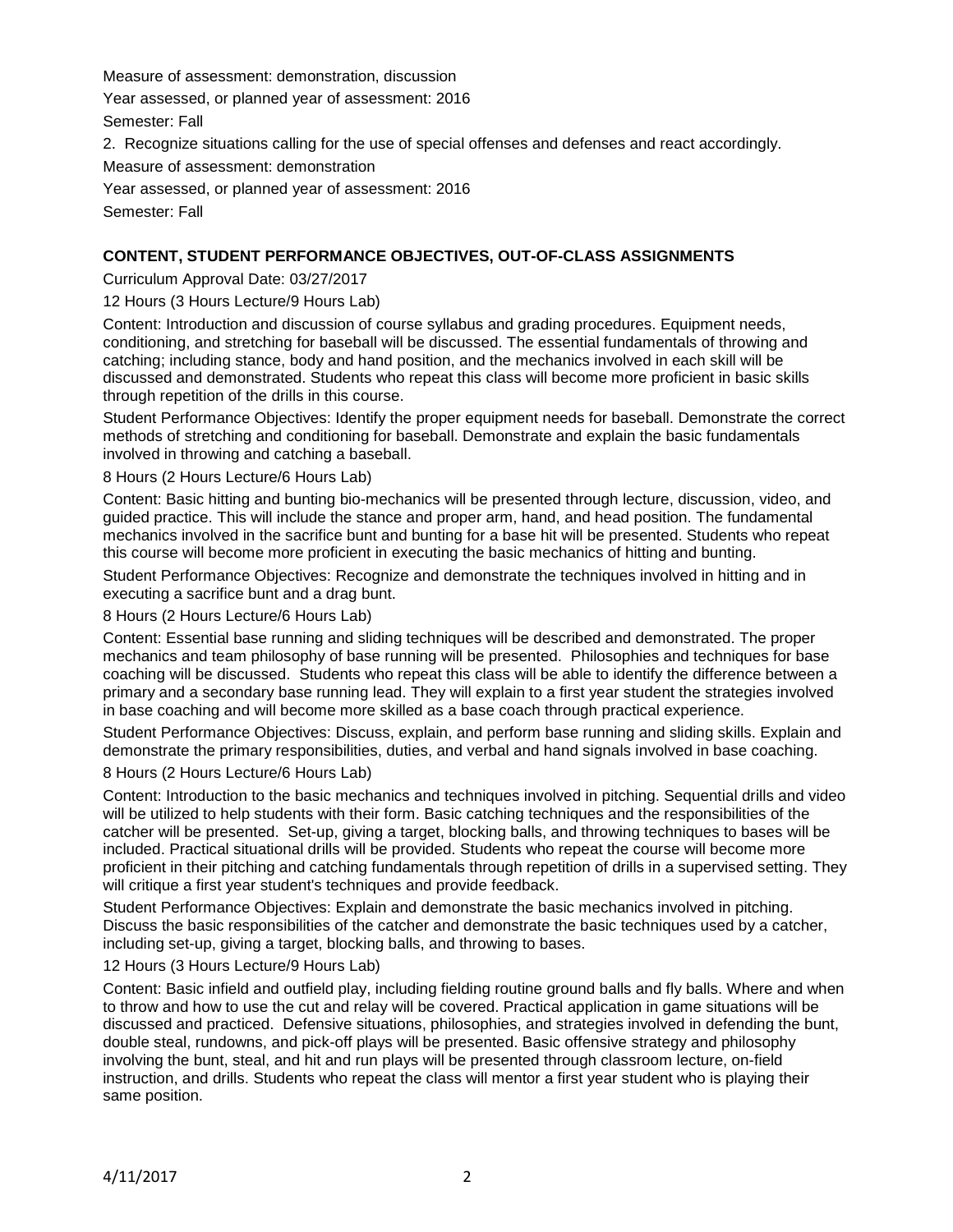Student Performance Objectives: Diagram cut and relay patterns for each infield and outfield position. Demonstrate their ability to apply basic offensive and defensive strategies in practice and scrimmage situations.

8 Hours (2 Hours Lecture/6 Hours Lab)

Content: Review of hitting and bunting principles. Lecture, discussion, and video on the basic rules of the game. The opportunity to practice the skills learned throughout the class will be provided in game-like situations. Students who repeat this class will be provided with the opportunity to umpire scrimmages and therefore apply the rules.

Student Performance Objectives: Recognize typical bunt situations and apply the appropriate skills. Analyze and interpret case studies in the standard rule book.

12 Hours (3 Hours Lecture/9 Hours Lab)

Content: Inter-class play; where the student will utilize their playing skills, base coaching, and the rules of the game; will be provided. Umpiring situations will also be included. Semester review and skill evaluation. Students who repeat the class will be provided with leadership opportunities.

Student Performance Objectives: Demonstrate their playing skills, base coaching skills, and application of offensive and defensive strategies during inter-class play. Participate as an umpire in at least one inter-class game.

2 Hours

### **METHODS OF INSTRUCTION:**

Lecture, demonstration, guided practice, video analysis and interpretation, group discussion.

# **METHODS OF EVALUATION:**

Skill demonstrations Percent of total grade: 60.00 % **Demonstration** Objective examinations Percent of total grade: 10.00 % Multiple Choice, True/False, Matching Items, Completion Other methods of evaluation Percent of total grade: 30.00 % Requires student participation.

#### **OUT OF CLASS ASSIGNMENTS:**

Required Outside Hours: 6

Assignment Description: Homework: An out of class assignment will be to watch a baseball game and write a description of the throwing and catching techniques.

Required Outside Hours: 4

Assignment Description: Homework: Students will analyze pictures of various players' batting stances and make a list of the fundamental skills observed. They will use shadow practice to work on the proper fundamentals of a sacrifice and a drag bunt.

#### Required Outside Hours: 4

Assignment Description: Homework: Students will explain the techniques used to perform a bent leg and a head first slide. They will create an outline of the primary responsibilities, duties, and verbal and hand commands involved in base coaching.

Required Outside Hours: 4

Assignment Description: Homework: Students will watch two videos on the fundamentals of pitching and catching and critique them for the class. They will practice the proper footwork used for making throws to first, second, and third base from the catcher's position.

#### Required Outside Hours: 6

Assignment Description: Homework: As an out of class assignment, students will watch at least one American or National League playoff game and write down how many bunts, double steals, rundowns, and